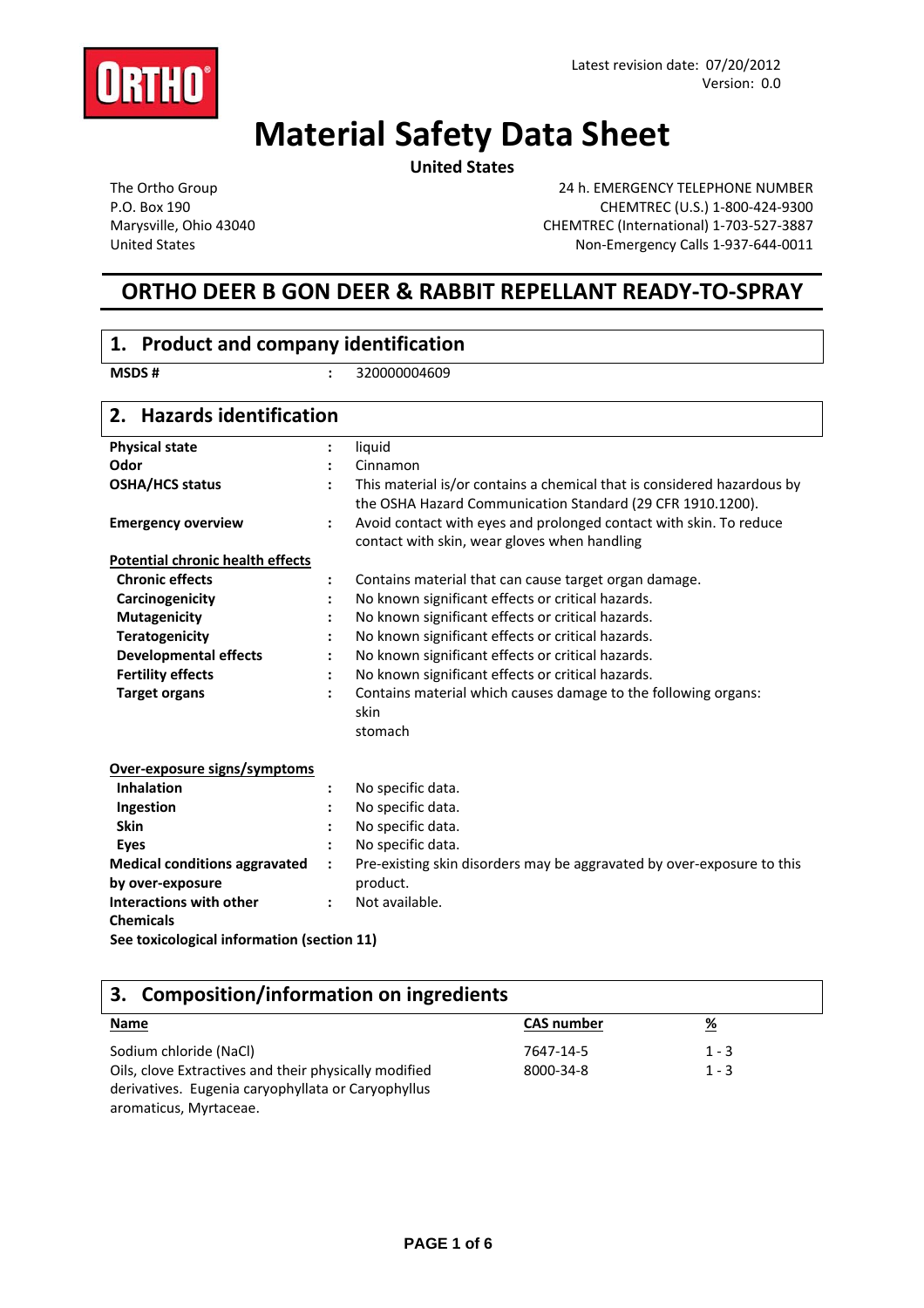| <b>First aid measures</b><br>4.                   |                      |                                                                                                                                                                                                                                                                                 |
|---------------------------------------------------|----------------------|---------------------------------------------------------------------------------------------------------------------------------------------------------------------------------------------------------------------------------------------------------------------------------|
| Eye contact                                       | $\ddot{\cdot}$       | Hold eye open and rinse slowly and gently with water for 15 to 20<br>minutes. Remove contact lenses, if present, after the first 5 minutes,<br>then continue rinsing eye. Call a poison control center or doctor for<br>treatment advice.                                       |
| <b>Skin contact</b>                               | $\ddot{\phantom{a}}$ | Take off contaminated clothing. Rinse skin immediately with plenty of<br>water for 15 to 20 minutes. Call a poison control center or doctor for<br>treatment advice.                                                                                                            |
| <b>Inhalation</b>                                 | $\ddot{\phantom{a}}$ | Move person to fresh air. If person is not breathing, call 911 or an<br>ambulance, then give artificial respiration, preferably mouth-to-mouth if<br>possible. Call a poison control center or doctor for further treatment<br>advice.                                          |
| Ingestion                                         | $\ddot{\cdot}$       | Call a poison control center or doctor immediately for treatment advice.<br>Have person sip a glass of water if able to swallow. Do not induce<br>vomiting unless told to do so by a poison control center or doctor. Never<br>give anything by mouth to an unconscious person. |
| <b>Protection of first-aiders</b>                 | $\ddot{\cdot}$       | No action shall be taken involving any personal risk or without suitable<br>training. Wash contaminated clothing thoroughly with water before<br>removing it, or wear gloves.                                                                                                   |
| Notes to physician                                | $\ddot{\cdot}$       | No specific treatment. Treat symptomatically. Contact poison treatment<br>specialist immediately if large quantities have been ingested or inhaled.                                                                                                                             |
| <b>Fire-fighting measures</b><br>5.               |                      |                                                                                                                                                                                                                                                                                 |
| <b>Flammability of the product</b>                | $\ddot{\cdot}$       | In a fire or if heated, a pressure increase will occur and the container<br>may burst.                                                                                                                                                                                          |
| <b>Extinguishing media</b>                        |                      |                                                                                                                                                                                                                                                                                 |
| <b>Suitable</b>                                   | $\ddot{\cdot}$       | Use an extinguishing agent suitable for the surrounding fire.                                                                                                                                                                                                                   |
| <b>Not suitable</b>                               |                      | None known.                                                                                                                                                                                                                                                                     |
| <b>Special exposure hazards</b>                   | $\ddot{\cdot}$       | Promptly isolate the scene by removing all persons from the vicinity of<br>the incident if there is a fire. No action shall be taken involving any<br>personal risk or without suitable training.                                                                               |
| <b>Hazardous thermal</b>                          | $\ddot{\cdot}$       | Decomposition products may include the following materials:                                                                                                                                                                                                                     |
| decomposition products                            |                      | halogenated compounds<br>metal oxide/oxides                                                                                                                                                                                                                                     |
| Special protective equipment<br>for fire-fighters | $\ddot{\cdot}$       | Fire-fighters should wear appropriate protective equipment and self-<br>contained breathing apparatus (SCBA) with a full face-piece operated in<br>positive pressure mode.                                                                                                      |

| 6. Accidental release measures   |                |                                                                                                                                                                                                                                                |  |
|----------------------------------|----------------|------------------------------------------------------------------------------------------------------------------------------------------------------------------------------------------------------------------------------------------------|--|
| <b>Personal precautions</b>      | :              | Evacuate surrounding areas. Keep unnecessary and unprotected<br>personnel from entering. Do not touch or walk through spilled material.<br>Avoid breathing vapor or mist. Put on appropriate personal protective<br>equipment (see section 8). |  |
| <b>Environmental precautions</b> | $\ddot{\cdot}$ | No specific hazard.                                                                                                                                                                                                                            |  |
| <b>Methods for cleaning up</b>   | $\ddot{\cdot}$ | Stop leak if without risk. Dike spill area and do not allow product to<br>reach soil, surface water, ground water or sewers. Contain and collect<br>spillage with non-combustible, absorbent material and place in<br>container for disposal.  |  |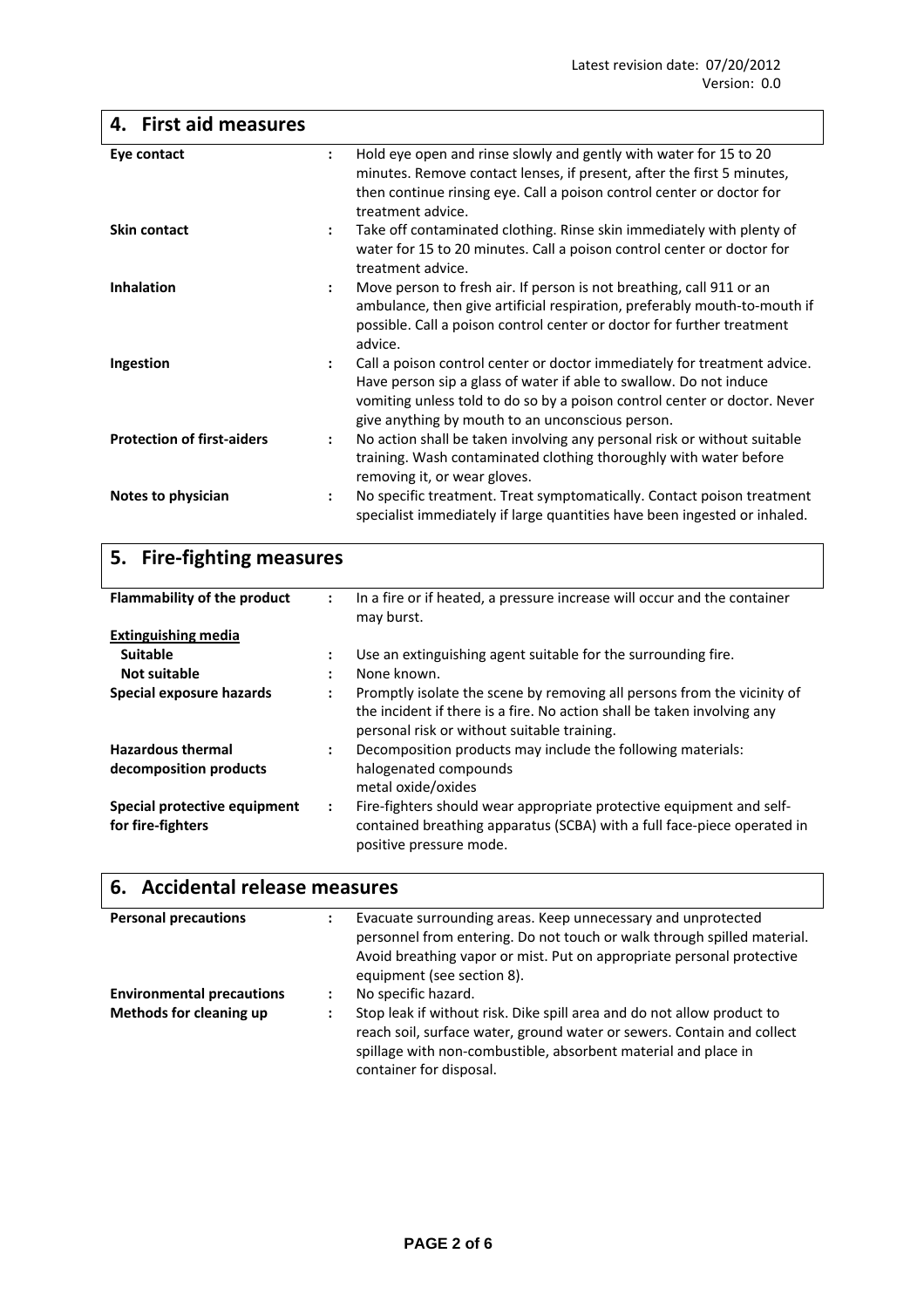| 7. Handling and storage |                                                                                                                                                                                                                                                   |
|-------------------------|---------------------------------------------------------------------------------------------------------------------------------------------------------------------------------------------------------------------------------------------------|
| <b>Handling</b>         | Avoid inhalation or contact with skin, eyes or clothing. Avoid container<br>breakage. Do not contaminate water sources when disposing of<br>equipment washwater or rinsate. Keep out of lakes, stream or ponds.<br>Keep out of reach of children. |
| <b>Storage</b>          | Keep from freezing. Store in original container in a cool, dry, well-<br>ventilated area inaccessible to children and pets. Do not contaminate<br>food or feedstuffs.                                                                             |

# **8. Exposure controls/personal protection**

**Consult local authorities for acceptable exposure limits.**

| <b>Engineering measures</b> | Use adequate ventilation to keep the airborne concentrations below the<br>$\ddot{\phantom{a}}$<br>recommended exposure standard.                                                                         |
|-----------------------------|----------------------------------------------------------------------------------------------------------------------------------------------------------------------------------------------------------|
| <b>Hygiene measures</b>     | Wash thoroughly with soap and water after handling. Remove and<br>$\ddot{\phantom{a}}$<br>launder contaminated clothing before reuse.                                                                    |
| <b>Personal protection</b>  |                                                                                                                                                                                                          |
| Respiratory                 | No special respiratory protection required. If ventilation is inadequate to<br>÷<br>keep the airborne concentrations below the recommended exposure<br>standard wear appropriate respiration protection. |
| <b>Hands</b>                | Protective gloves are not required, but may be used in situations were<br>$\mathbf{L}$<br>significant contact is expected.                                                                               |
| Eyes                        | Protective eyewear is not required, but may be used in situations were<br>$\ddot{\phantom{a}}$<br>contact is expected.                                                                                   |
| <b>Skin</b>                 | No special protective clothing is required.                                                                                                                                                              |

# **9. Physical and chemical properties**

| <b>Physical state</b>            | $\ddot{\cdot}$       | liquid                 |
|----------------------------------|----------------------|------------------------|
| Color                            | ÷                    | Yellow.                |
| <b>Flash point</b>               | $\ddot{\phantom{a}}$ | $>$ 200 °C (392.00 °F) |
| <b>Auto-ignition temperature</b> | $\ddot{\phantom{a}}$ | Not available.         |
| Odor                             | ÷                    | Cinnamon               |
| <b>Odor threshold</b>            | ÷                    | Not available.         |
| рH                               | ÷                    | Not available.         |
| Boiling/condensation point       | ÷                    | Not available.         |
| Melting/freezing point           | $\ddot{\phantom{a}}$ | Not available.         |
| <b>Critical temperature</b>      | ٠                    | Not available.         |
| <b>Relative density</b>          | $\ddot{\cdot}$       | 1.01                   |
| Vapor pressure                   | $\ddot{\phantom{a}}$ | Not available.         |
| Vapor density                    | $\bullet$            | Not available.         |
| <b>Evaporation rate</b>          | $\bullet$            | Not available.         |
| <b>Viscosity</b>                 | ٠                    | Not available.         |
| Solubility                       | ٠                    | Not available.         |
| <b>Partition Coefficient (n-</b> | ٠                    | Not available.         |
| octanol)                         |                      |                        |
| <b>Decomposition temperature</b> | $\ddot{\phantom{a}}$ | Not available.         |

| 10. Stability and reactivity                 |                      |                                                                                                         |  |
|----------------------------------------------|----------------------|---------------------------------------------------------------------------------------------------------|--|
| <b>Chemical stability</b>                    |                      | The product is stable.                                                                                  |  |
| <b>Conditions to avoid</b>                   |                      | No specific data.                                                                                       |  |
| <b>Materials to avoid</b>                    |                      | No specific data.                                                                                       |  |
| <b>Hazardous decomposition</b><br>products   | $\ddot{\phantom{a}}$ | Under normal conditions of storage and use, hazardous decomposition<br>products should not be produced. |  |
| <b>Possibility of hazardous</b><br>reactions | $\ddot{\phantom{a}}$ | Under normal conditions of storage and use, hazardous reactions will<br>not occur.                      |  |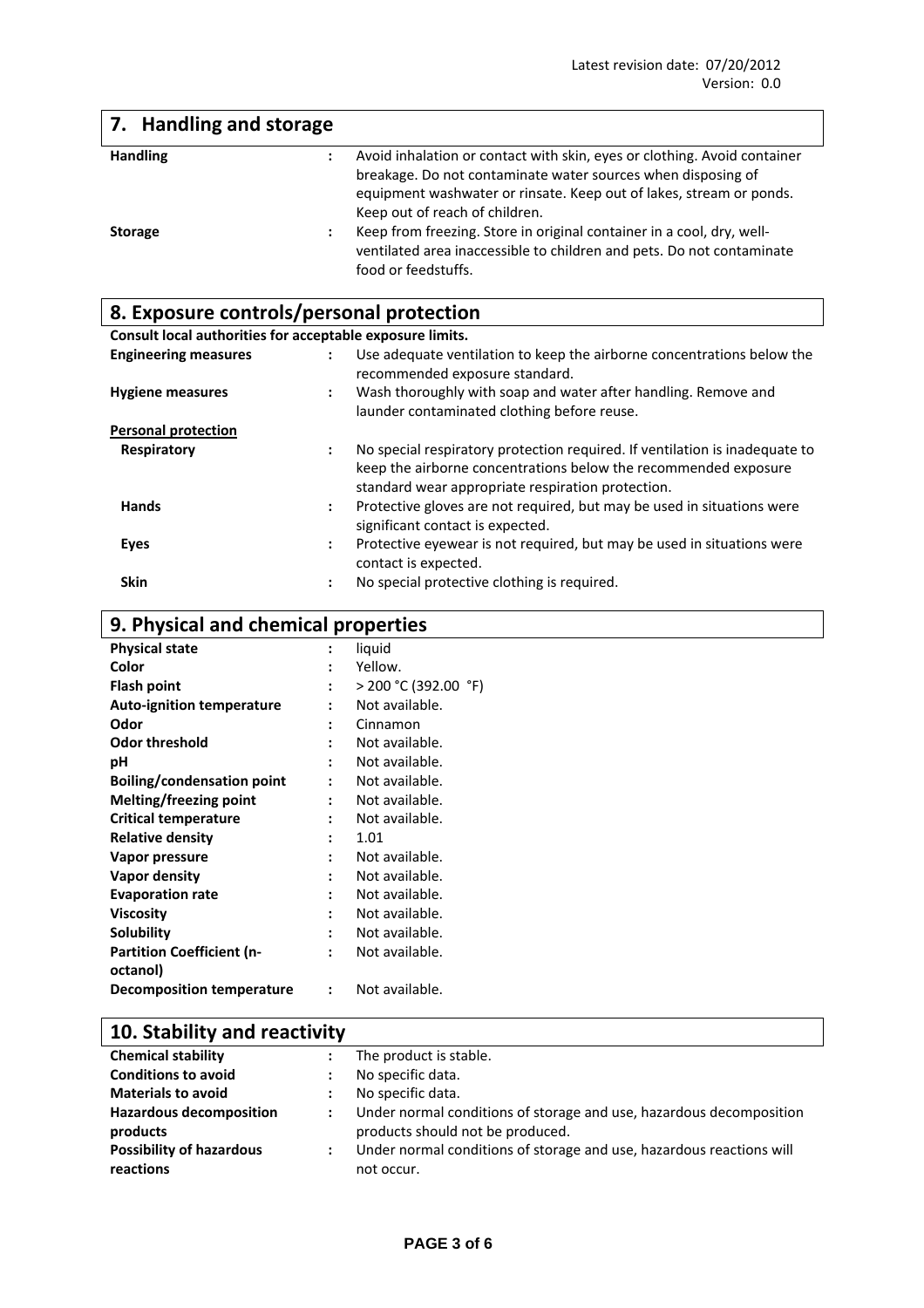# **11. Toxicological information**

| <b>Acute toxicity</b>             |                            |                                                   |                 |                 |
|-----------------------------------|----------------------------|---------------------------------------------------|-----------------|-----------------|
| <b>Product/ingredient name</b>    | <b>Result</b>              | <b>Species</b>                                    | Dose            | <b>Exposure</b> |
| Sodium chloride (NaCl)            | LD50 Oral                  | Rat                                               | 3,000 mg/kg     |                 |
| Oils, clove Extractives and their | TDLo Oral                  | Infant                                            | 1,000 mg/kg     |                 |
| physically modified derivatives.  |                            |                                                   |                 |                 |
| Eugenia caryophyllata or          |                            |                                                   |                 |                 |
| Caryophyllus aromaticus,          |                            |                                                   |                 |                 |
| Myrtaceae.                        |                            |                                                   |                 |                 |
| Oils, clove Extractives and their | LD50 Oral                  | Rat                                               | 1,370 mg/kg     |                 |
| physically modified derivatives.  |                            |                                                   |                 |                 |
| Eugenia caryophyllata or          |                            |                                                   |                 |                 |
| Caryophyllus aromaticus,          |                            |                                                   |                 |                 |
| Myrtaceae.                        |                            |                                                   |                 |                 |
| Oils, clove Extractives and their | LD50 Oral                  | Rat                                               | 2,650 mg/kg     |                 |
| physically modified derivatives.  |                            |                                                   |                 |                 |
| Eugenia caryophyllata or          |                            |                                                   |                 |                 |
| Caryophyllus aromaticus,          |                            |                                                   |                 |                 |
| Myrtaceae.                        |                            |                                                   |                 |                 |
| Oils, clove Extractives and their | LD50 Oral                  | Rat                                               | 2,020 mg/kg     |                 |
| physically modified derivatives.  |                            |                                                   |                 |                 |
| Eugenia caryophyllata or          |                            |                                                   |                 |                 |
| Caryophyllus aromaticus,          |                            |                                                   |                 |                 |
| Myrtaceae.                        |                            |                                                   |                 |                 |
| Oils, clove Extractives and their | LD50 Dermal                | Rabbit                                            | 1,200 mg/kg     |                 |
| physically modified derivatives.  |                            |                                                   |                 |                 |
| Eugenia caryophyllata or          |                            |                                                   |                 |                 |
| Caryophyllus aromaticus,          |                            |                                                   |                 |                 |
| Myrtaceae.                        |                            |                                                   |                 |                 |
| Oils, clove Extractives and their | LD50 Dermal                | Rabbit                                            | 5,000 mg/kg     |                 |
| physically modified derivatives.  |                            |                                                   |                 |                 |
| Eugenia caryophyllata or          |                            |                                                   |                 |                 |
| Caryophyllus aromaticus,          |                            |                                                   |                 |                 |
| Myrtaceae.                        |                            |                                                   |                 |                 |
| Oils, clove Extractives and their | LD50 Dermal                | Rabbit                                            | $> 5,000$ mg/kg |                 |
| physically modified derivatives.  |                            |                                                   |                 |                 |
| Eugenia caryophyllata or          |                            |                                                   |                 |                 |
| Caryophyllus aromaticus,          |                            |                                                   |                 |                 |
| Myrtaceae.                        |                            |                                                   |                 |                 |
|                                   |                            |                                                   |                 |                 |
| Conclusion/Summary                |                            | No known significant effects or critical hazards. |                 |                 |
| <b>Irritation/Corrosion</b>       |                            |                                                   |                 |                 |
| Skin                              | May cause skin irritation. |                                                   |                 |                 |
| Eyes                              | May cause eye irritation.  |                                                   |                 |                 |
| Respiratory                       | Non-irritating             |                                                   |                 |                 |
|                                   |                            |                                                   |                 |                 |
| <b>Sensitizer</b>                 |                            |                                                   |                 |                 |
| <b>Conclusion/Summary</b>         | <b>Skin</b>                | Not sensitizing                                   |                 |                 |
|                                   | Respiratory                | Not sensitizing                                   |                 |                 |
|                                   |                            |                                                   |                 |                 |
| <b>Chronic toxicity</b>           |                            |                                                   |                 |                 |
| Conclusion/Summary                |                            | No known significant effects or critical hazards. |                 |                 |
|                                   |                            |                                                   |                 |                 |
| <b>Carcinogenicity</b>            |                            |                                                   |                 |                 |
| Conclusion/Summary                |                            | No known significant effects or critical hazards. |                 |                 |
|                                   |                            |                                                   |                 |                 |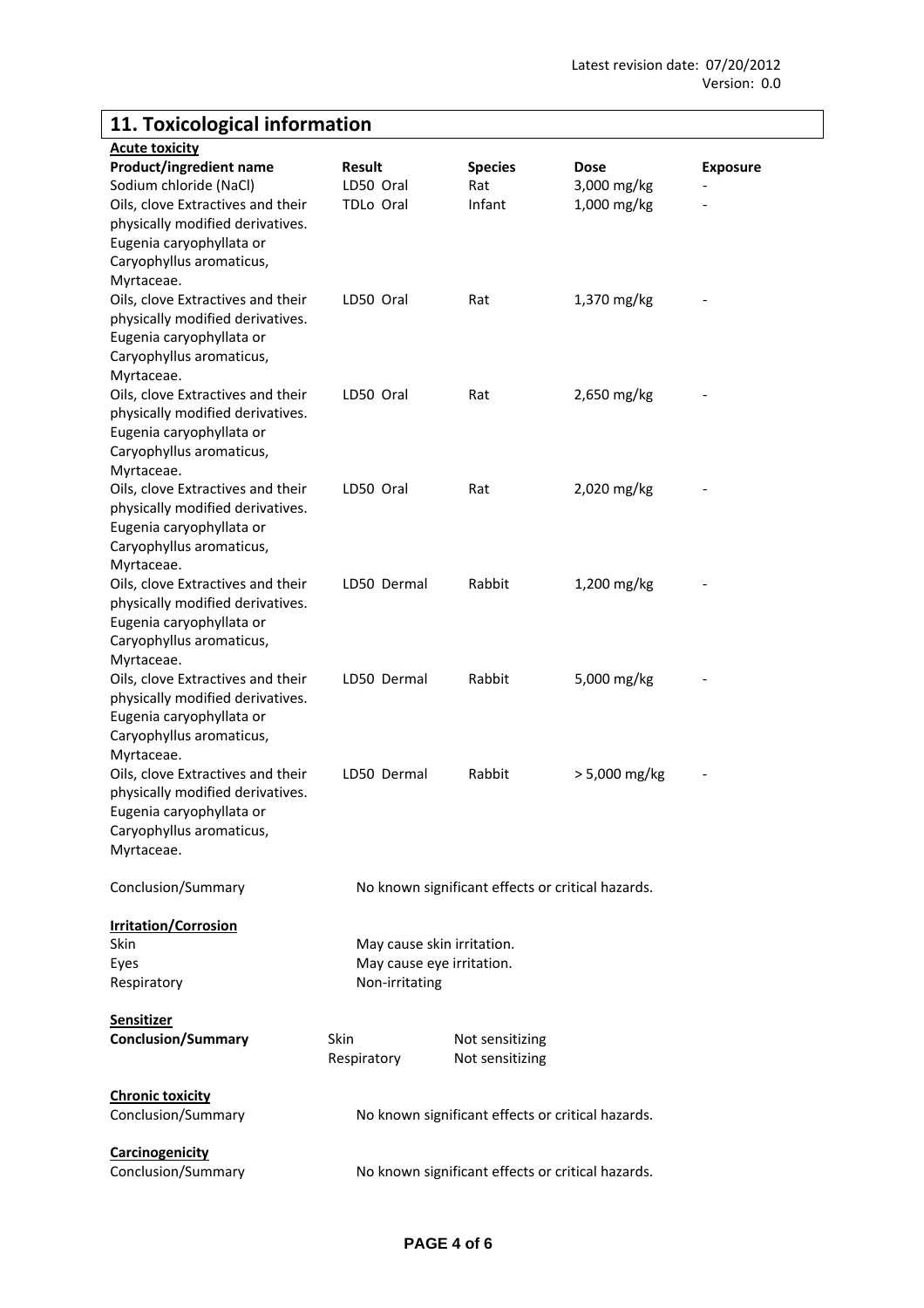| <b>Mutagenicity</b><br>Conclusion/Summary          | No known significant effects or critical hazards.                                                      |
|----------------------------------------------------|--------------------------------------------------------------------------------------------------------|
| <b>Teratogenicity</b><br>Conclusion/Summary        | No known significant effects or critical hazards.                                                      |
| <b>Reproductive toxicity</b><br>Conclusion/Summary | No known significant effects or critical hazards.                                                      |
| 12. Ecological information                         |                                                                                                        |
| Ecotoxicity                                        | No known significant effects or critical hazards.                                                      |
| <b>Aquatic ecotoxicity</b><br>Conclusion/Summary   | No known significant effects or critical hazards.                                                      |
| Persistence/degradability                          |                                                                                                        |
| Conclusion/Summary                                 | No known significant effects or critical hazards.                                                      |
| 13. Disposal considerations                        |                                                                                                        |
| Waste disposal                                     | Disposal should be in accordance with applicable regional, national and<br>local laws and regulations. |

| 14. Transport information |        |                             |  |              |            |             |  |
|---------------------------|--------|-----------------------------|--|--------------|------------|-------------|--|
| Regulatory                |        |                             |  |              |            |             |  |
| information               | UN no. | <b>Proper shipping name</b> |  | <b>Class</b> | <u>PG*</u> | <b>Note</b> |  |
| DOT                       |        | Not Regulated               |  |              |            |             |  |
| IATA (C)                  |        | Not Regulated               |  |              |            |             |  |
| IATA (P)                  |        |                             |  |              |            |             |  |
| <b>IMDG</b>               |        | Not Regulated               |  |              |            |             |  |
| <b>TDG</b>                |        | Not Regulated               |  |              |            |             |  |
| PG*: Packing group        |        |                             |  |              |            |             |  |

| 15. Regulatory information           |  |                                        |  |  |
|--------------------------------------|--|----------------------------------------|--|--|
| <b>United States</b>                 |  |                                        |  |  |
| U.S. Federal regulations             |  |                                        |  |  |
| <b>California Prop. 65</b>           |  | Not listed.                            |  |  |
| <b>United States inventory (TSCA</b> |  | All components are listed or exempted. |  |  |
| 8b)                                  |  |                                        |  |  |
|                                      |  |                                        |  |  |
| Canada inventory                     |  | Not determined.                        |  |  |

## **16.Other information**

| Hazardous Material Information System (U.S.A.): |   |
|-------------------------------------------------|---|
| <b>Health</b>                                   |   |
| <b>Flammability</b>                             | ŋ |
| <b>Physical hazards</b>                         | O |

HMIS<sup>®</sup> ratings are based on a 0-4 rating scale, with 0 representing minimal hazards or risks, and 4 **representing significant hazards or risks. HMIS® is a registered mark of the National Paint & Coatings Association (NPCA).**

**The customer is responsible for determining the PPE code for this material.**